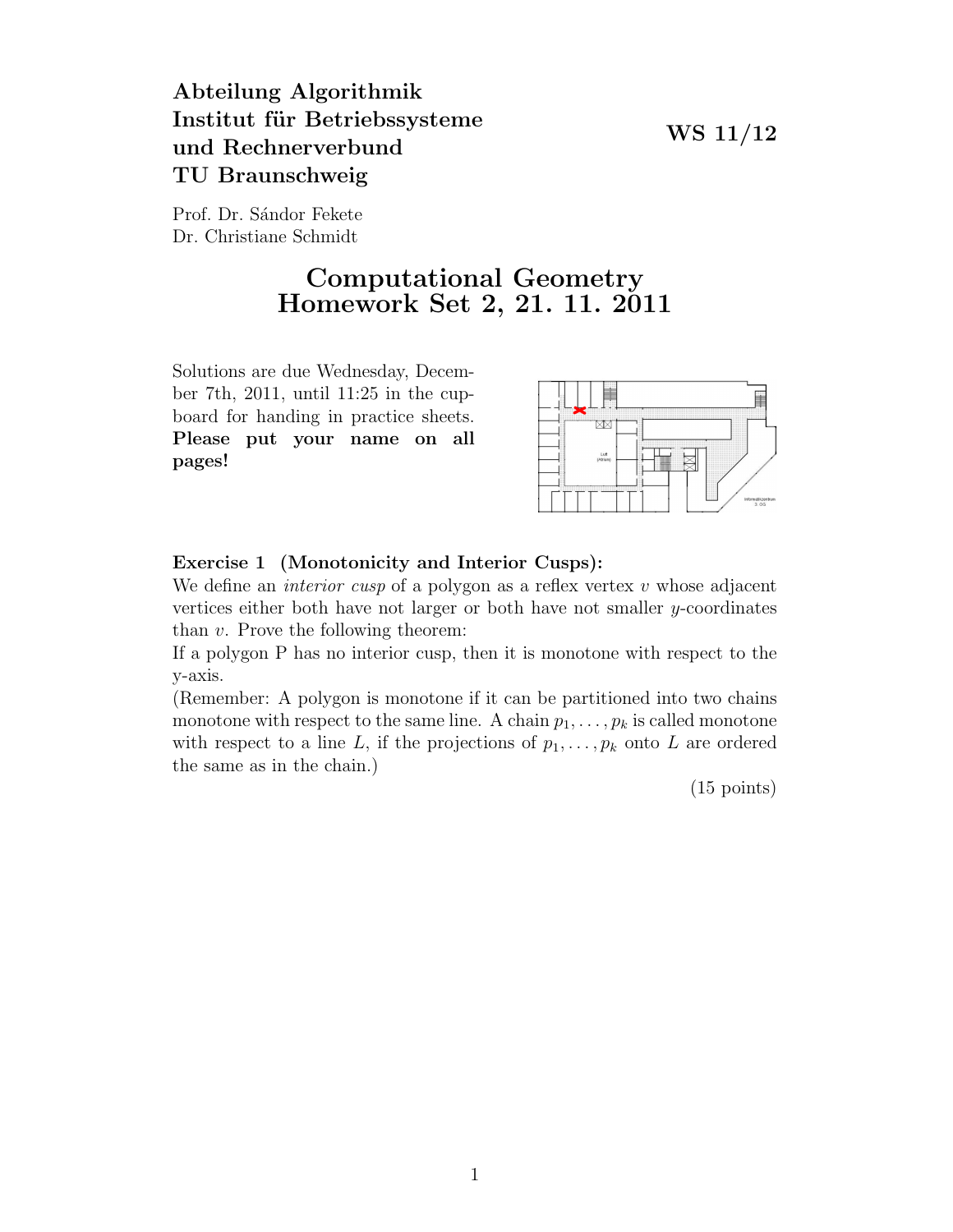### Exercise 2 (Triangulation of monotone Polygons):

Use the algorithm of Garey, Johnson, Preparata and Tarjan to triangulate the polygon  $P$  in Figure 1. For each iteration give the stack and diagonals that are drawn. Give the final triangulation of P.



Figure 1: Polygon P.

(15 points)